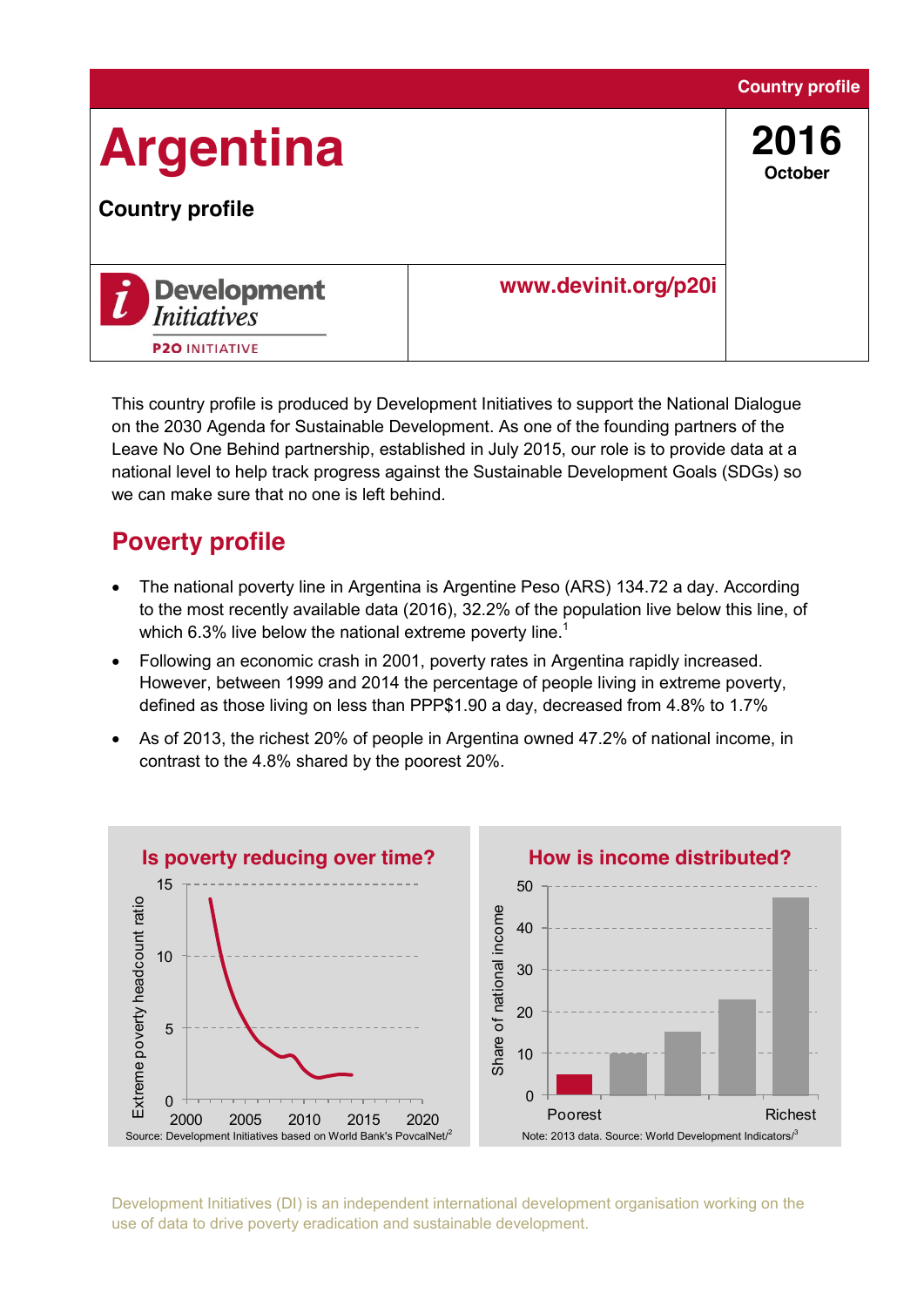| <b>National poverty line</b><br>(ARS per day)               | % of population living<br>below the national<br>poverty line        |                                                                                                                | % of population living<br>below the national<br>extreme poverty line |
|-------------------------------------------------------------|---------------------------------------------------------------------|----------------------------------------------------------------------------------------------------------------|----------------------------------------------------------------------|
| 134.72                                                      | 32.2%                                                               |                                                                                                                | 6.3%                                                                 |
| Note: 2016 data. INDEC<br>(Argentina Bureau of Statistics). | Note: 2016 data, Source: INDEC<br>(Argentina Bureau of Statistics). |                                                                                                                | Note: 2016 data. Source: INDEC<br>(Argentina Bureau of Statistics).  |
| <b>Mean household income</b><br>per month (2011 PPP\$)      |                                                                     | % of population living below the<br>international extreme poverty line                                         |                                                                      |
| 586.38                                                      |                                                                     | 1.7%                                                                                                           |                                                                      |
| Note: 2014 data. Source: World Bank's PoycalNet             |                                                                     | Note: 2014 data, international extreme poverty line is 2011<br>PPP\$ 1.90/day. Source: World Bank's PovcalNet. |                                                                      |

## **Economic profile**

- In 2015, Argentina's GDP per capita was PPP\$15,286 compared with a regional average of PPP\$14,651 for Latin America.<sup>4</sup>
- The Gini index measures the income distribution of a country's residents where 0 means everyone earns the same and 100 that one person earns everything. In Argentina in 2013, the Gini index was 42.28, down from 49.79 in 1999, reflecting a gradually increasingly even distribution of income in Argentina.
- Out of 188 countries, Argentina is ranked 40 on the United Nations Development Programme (UNDP)'s Human Development Index (2015), with a score of 0.836.

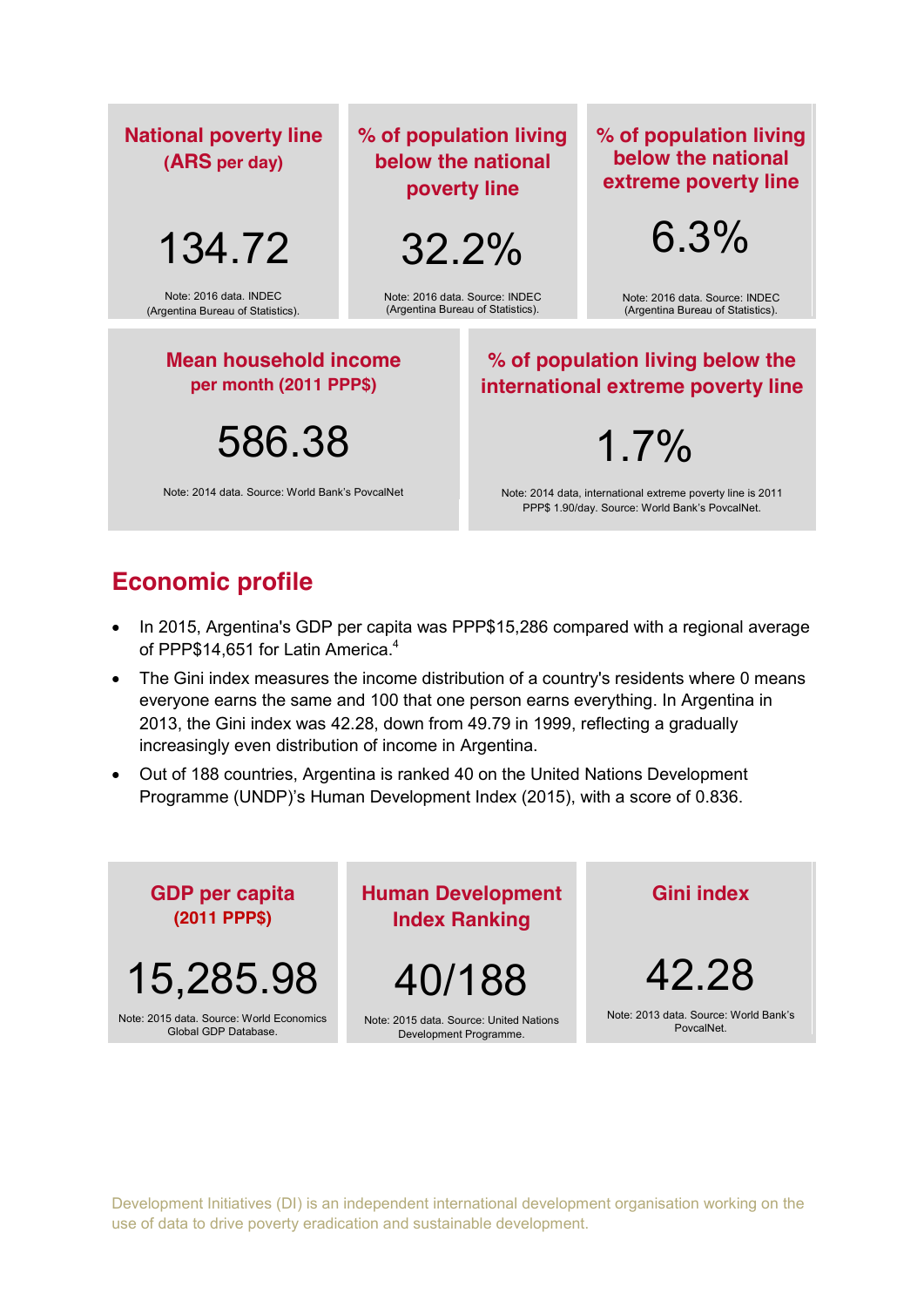## **Education outcomes**

- In 2011, the Argentina government spent PPP\$753 per capita on education, this compares with a regional average for Latin America of PPP\$631.
- In 2013, Argentina's adult literacy rate stood at 98%, up from 97.2% in 2000.



### **Health outcomes**

- Life expectancy in Argentina has steadily increased from 71.5 in 1990 to 76.2 in 2014.
- Since 1990, the mortality rate of children under 5 has fallen from 27.6 per 1,000 down to 12.5 per 1,000 in 2015.
- In 2014, public spending on healthcare in Argentina was PPP\$1,137.24 per capita, compared with a regional average for Latin America of PPP\$1,111.56.



Note: Economic, health and education data in this profile are Development Initiatives' calculations based on the World Bank's World Development Indicators and the UNDP's Human Development Index; please refer to these sources for full definition of public spending. Poverty data are Development Initiatives' calculations based on the World Bank's PovcalNet.